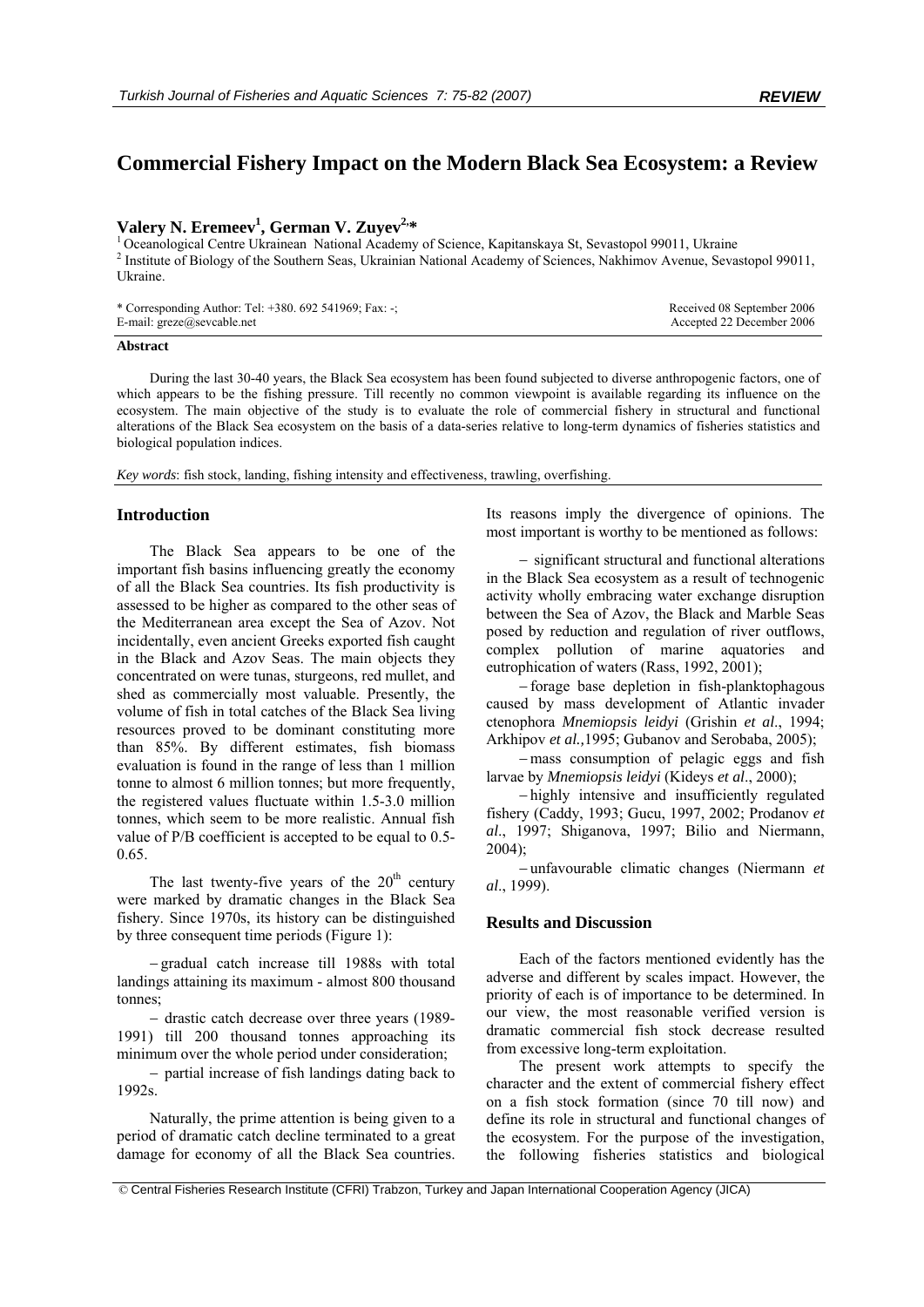

**Figure 1.** Basic periods of commercial fishery development in the Black Sea in 1970 – 2004ss. I. - Catch increase II. -Sharp catch decline III. - Catch restoration.

population indices were applied.

− commercial fish stock (biomass) (B);

− volumes of fish landings (Y);

− fishing intensity (fishing coefficient or exploitation ratio ) (Y/B);

− effectiveness of fishing (*d*Y: *d*Y/B);

− composition of commercial species and ecological diversity of commercial ichthyophauna;

− structural and functional characteristics of commercial fish species.

Analyses in long-term dynamics of commercial fish stocks and fish landings in the Black Sea showed a stable tendency to rise for both indices till the end of 1970s (Figure 2). Average annual rates of growth were equal and constituted about 6% per each thus sustaining a quasi-stable condition in a "stock and catch" system. However, in the very late of 1970s, the balance in the system appeared to be disturbed as a result of oncoming stock reduction contrasting everincreasing catches.

The onset of stock decrease that occurred simultaneously with the sharp increase of fishing intensity, enhanced more than two-fold over five years (1979-1983ss). During this time period, the heavy fishing in the Black Sea as well as the growth of fish landings happened to be directly related to the mounting pressure from expanded Turkish fishery (Figure 3). So, in the mid of 1980s, the annual volume of Turkish landings in the Black Sea increased more than four fold as compared to the previous period (Gucu, 1997; 2002).

The fishing coefficient for the period within 1979-1983ss increased from 0.16-0.20 till 0.40 that meant the annual rates of its growth exceeded 20% (Figure 4). In the following 5 years (1984-1988), the annual rates of fishing coefficient growth were found sharply declined to 7.5%. Nevertheless its absolute value in 1988s exceeded 0.55. Coefficient of correlation between stock (B) and fishing coefficient (Y/B) in 1979-1988ss constituted - 0.898 ( $p < 0.01$ ) that indicates close negative connection between these parameters.

Consequently, growing fishing intensity involved decrease of fishing effectiveness. Since the beginning of 1980s, the catch growth rates (*d*Y) were lagging behind intensive fishing coefficient growth rates (*d*Y/B), which evidences, in our opinion, the beginning of stocks over-exploitation. In the following years (up to 1988s), the scales of this phenomenon continued to grow.

Variations found in quantitative indices for the Black Sea fishery proceeded simultaneously with significant changes in a species composition and fish landings. Except for many valuable species, the portion of which, at the beginning of 1970s, amounted up to 30%, the dominant (>90%) in catches, at the end of 1980s, was small short cycle species - anchovy, sprat, small horse mackerel and others (Table 1).

The reason for the changes is quite clear and there is no need for further discussion. By the mid of 1970s, such valuable fish as sturgeons were exploited rather intensively; and some species (turbot in particular) were close to over-fishing (Ivanov and Beverton, 1985). Heavy fishing in the second half of 1960s came to a complete halt for mackerel to be commercially important for all the Black Sea countries (Danilevsky *et al*., 1979). Thus overexploitation of large-size predatory fish and dolphins along with water eutrophication were responsible for biomass increase in small plankton-feeding fish.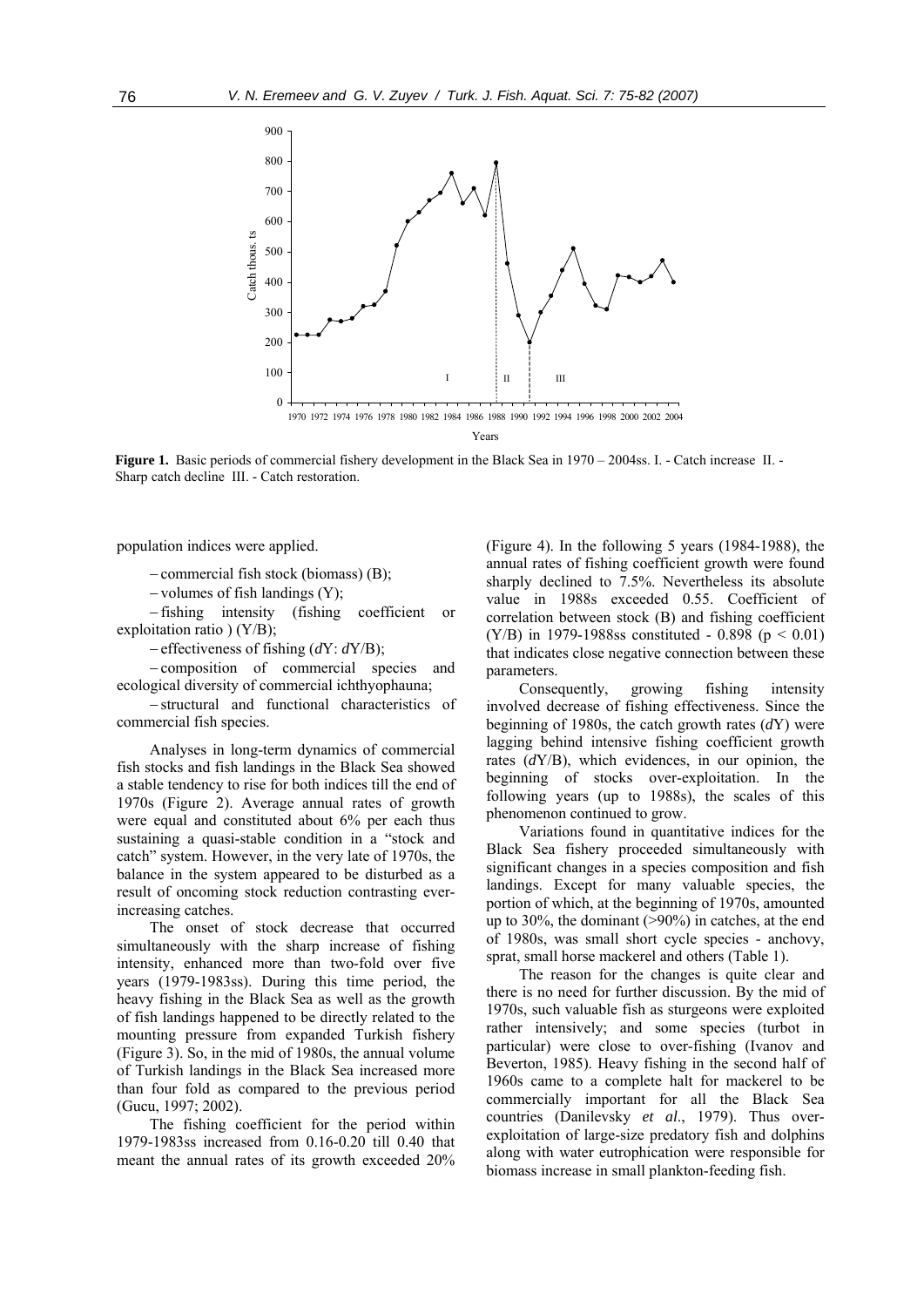

**Figure 2.** Dynamics of stock and fish catch in the Black Sea in 1970 – 2004ss (1 – stock, 2 – catch) (Prodanov *et al.*, 1997).



**Figure 3.** Dynamics of Turkish total landings and the number of Turkish purse seiners (1 – purse seiners, 2 – landings thous. ts.) (Gucu, 1997; 2002).



Figure 4. Dynamics of fish stocks, intensity and effectiveness of fishery in the Black Sea in 1970 – 1992ss (1– stock, 2– fishing coefficient, 3 – effectiveness of fishing).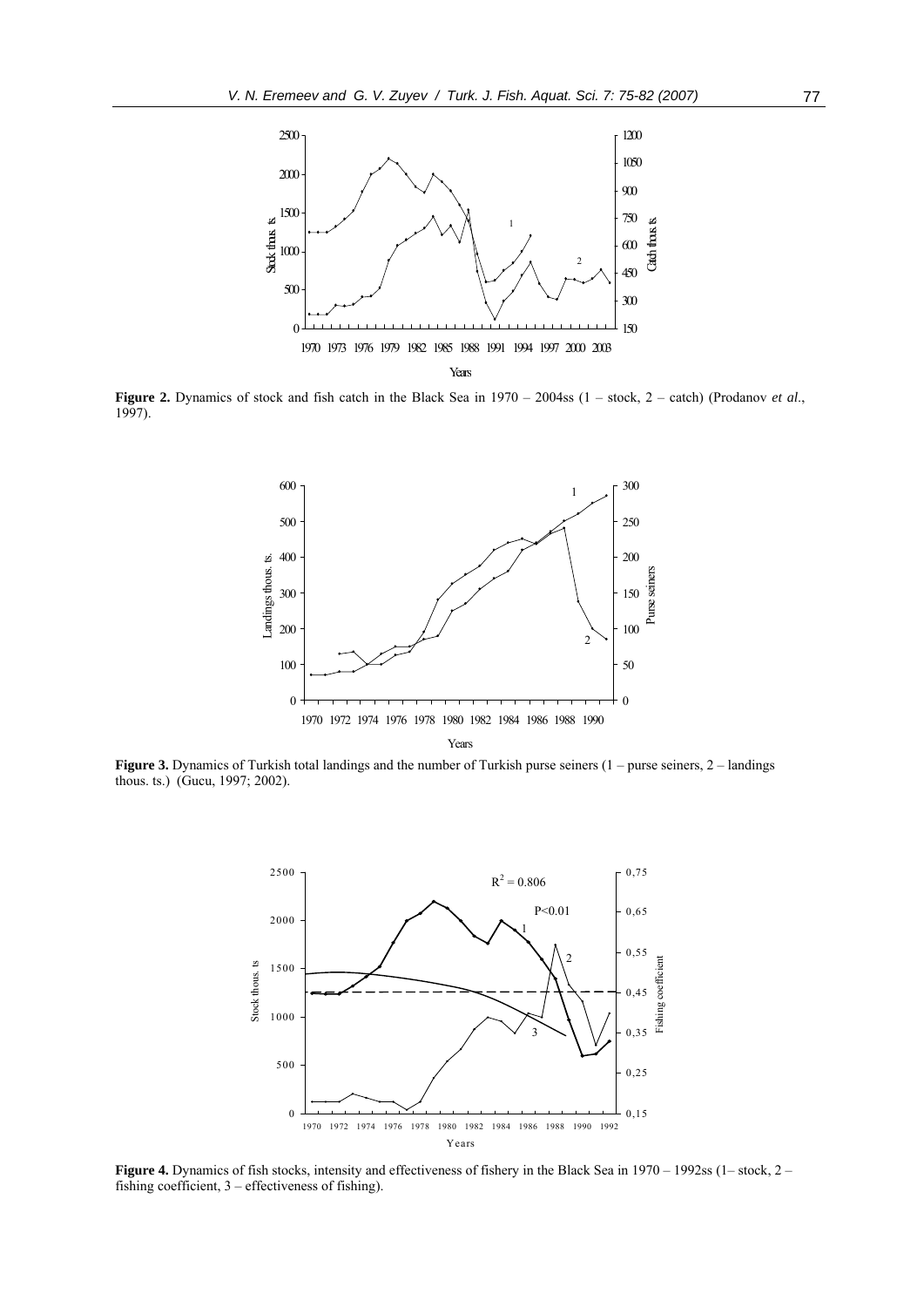| Species          | 1960 - 1970ss   |      | 1988s           |               |
|------------------|-----------------|------|-----------------|---------------|
|                  | Thousand tonnes | $\%$ | Thousand tonnes | $\frac{0}{0}$ |
| Anchovy          | $53.6*$         |      | $67.7*$         |               |
| Sprat            | $1.6*$          | 69.8 | $8.6*$          | 93.4          |
| Horse mackerel   | $12.5*$         |      | $12.6*$         |               |
| Whiting          | $2.1*$          |      | $4.5*$          |               |
| Atlantic bonito  | 16.1            |      | 1.7             |               |
| Mackerel         | 1.2             |      | 1.5             |               |
| Bluefish         | 3.2             | 30.2 | 1.2             | 6.6           |
| Shad             | 0.8             |      | 0.2             |               |
| Turbot           | 2.0             |      | 0.2             |               |
| Picked dogfish   | 1.5             |      | 0.7             |               |
| Thornback ray    | 0.9             |      | 0.2             |               |
| Mugils           | 2.6             |      | 0.3             |               |
| Red mullet       | 1.7             |      | 0.5             |               |
| <b>Sturgeons</b> | 0.2             |      | $\sim 0.01$     |               |
| Total            | 182.8           | 100  | 783.8           | 100           |

Table 1. Species composition of the Black Sea landings in the end of 1960s - beginning of 1970-s and in 1988s (%) (Ivanov and Beverton, 1985; FAO yearbook, 2004)

\* Small short cycle fish species

Another proof of the Black Sea fish overexploitation evidences the decrease of anchovy of mid size and mid age in the end of 1980s testifying thereby "rejuvenation" of the population. On the contrary, weakening of fishing pressure on its population in the following years challenged a reverse effect, namely, the size- age structure rehabilitation and its catch increase (Figure 5). Thus drastic fall of total catches in 1989s might have been predicted beforehand and only the emergence of two highly productive generations of horse mackerel in 1983s and 1984s arrested it for some years.

In addition, the imbalance in a "stock and catch" relationship in 1980s is exhibited in peculiarities of the long-term "stock and catch" dynamics indices. As it is seen in the figure, the catch curve is equal in form to that of the stock retarding for 4-5 years (Figure 6). Thus the peak for the stock in 1979s was accompanied by peak for the catch in 1984s, minimum of the stock in 1983s was attended with that of the catch in 1987s. And again the peak for the stock in 1984s was followed by the catch peak in 1988s. It could hardly be regarded as incidental coincidence. Present temporal intervals correspond to the life span of one generation of the main commercial species - anchovy and horse mackerel constituted in the end of 1970s more than 75% of total landings. Correlation coefficient value between stock within 1979-1987ss and catch within 1983-1991ss was equal to  $0.748$  ( $p < 0.02$ ). In this connection, the position of a number of scientists holding to the idea of "the fatal" role of *Mnemiopsis leidyi* in sharp decline of Black Sea catches doesn't seem to be rather convincing.

Phenomenon of *Mnemiopsis* "outburst" attaining its high point in 1989s suggests the direct consequence of biomass decrease in small fish planktophagous (anchovy, horse mackerel and others) resulted from overfishing (Figure 7). Only due to small numbers of these fish, *Mnemiopsis leidyi* turned out to be competitive to these planktophagous in a given ecological niche. In 1988s as compared to 1979s, the commercial fish stocks reduced more than one and a half-fold: from 2200 thousand tonnes to 1400 thousand tonnes. Finally, the ecological niche occupied by fish planktophagous appeared to be partly empty and correspondingly, according to the general ecological rule *"nature abhoret vacuum",* was occupied by *Mnemiopsis.*

Along with *Mnemiopsis,* the crucial role in structural and functional alterations of the ecosystem in the north-west of the Black Sea played the extensive commercial bottom sprat trawlings commenced in 1970s of the 20th century. Since 1979s till 1986s, more than 120 thousand operations were performed in the NW shelf of the Black Sea. As compared to the previous period, the volume of sprat catch appeared to be increased as much as 15-20 times during some years. Bottom trawling affected directly the sea ecosystem by mechanic destruction of bottom biotops by trawlboard and low headline, respectively damaging or completely destroying benthic communities.

Much more deleterious influence on the ecosystem was exerted by bottom sediments (pelitic fractions) raised into the pelagic layer. It induced secondary eutrophication and water pollution, decline of its transparency, depression of photosynthesis processes. However, the main negative factor of bottom trawlings was recognized silting of vast bottom areas. Thus pelitic particles from Tarkhancut Cape of the Crimea peninsula spread with the current for the distance of 150-200 km (Figure 8). Totally, more than 5 thousand square km of the shelf were silted as an outcome: at larger parts, the silt layer thickness varied from 2 till 5 cm, attaining up to 40- 50 cm in spots. In a period of 1976-1984ss, some silt depositions raised into the water layer constituting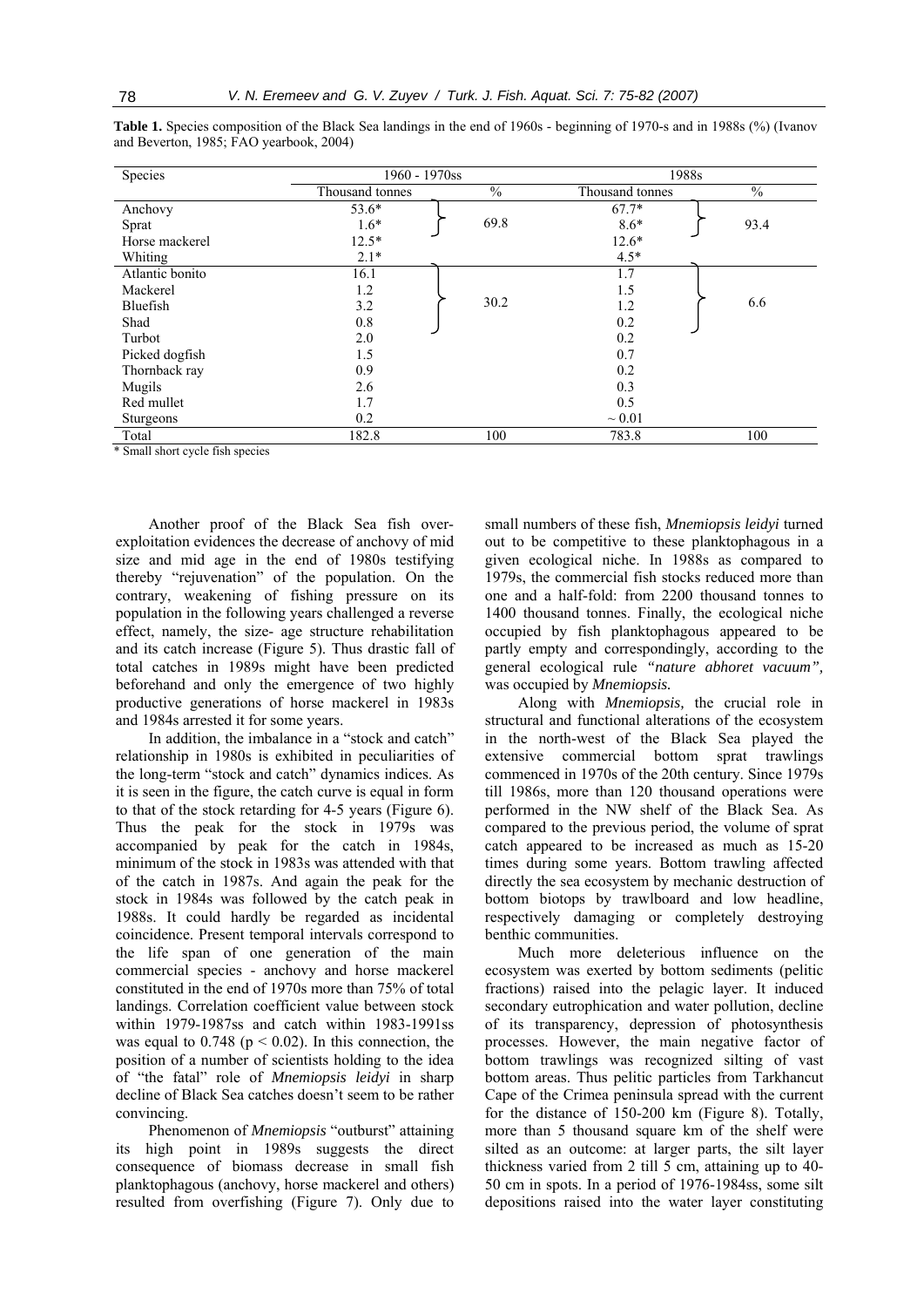

 **Figure 5.** Dynamics of size composition in the Black Sea anchovy in 1987 - 1993ss (1 - mid length cm, 2 - catch, thous. ts.) (Gucu, 1997).



**Figure 6.** Dynamics of stock and catch in the Black Sea in 1970 - 2004s (1- stock, 2 - catch); 4, 4, 5 - explaination in the text.



**Figure 7.** Dynamics of stock and fish catch in the Black Sea in 1970 – 2004ss. and *Mnemiopsis* biomass in 1988 – 1996 ss (1- stock, 2 - catch, 3 - *Mnemiopsis* ) (Prodanov *et al*., 1997, Bilio and Niermann, 2004).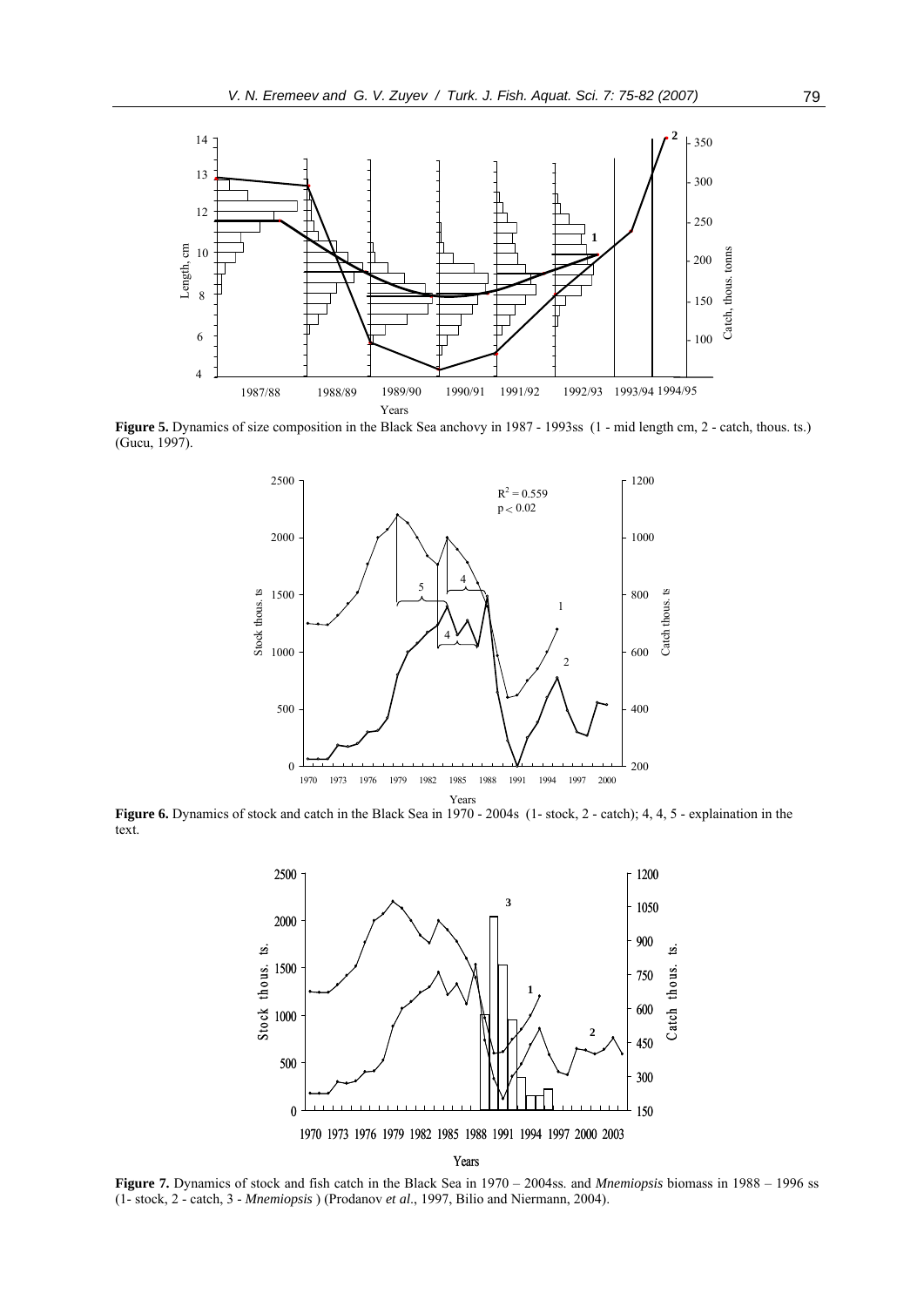

**Figure 8.** Region of silting pellite particles in the north-western part of the Black Sea. I, II - the main regions of sprat bottom trawling. Arrows show the main directions of the current (Zaitsev *et al*., 1992).

about 60 million tonnes (Samyshev *et al*., 1986).

Consequently, serious biological transformations occurred in communities as a result of silting. Thus the number of macrobenthos species in silty areas reduced 3.5 fold, their abundance 2.5 and biomass more than 20 fold (Zaitsev *et al*., 1992). In Karkinitsky Bay macrobenthos biomass losses, mainly mussels exceeded 800 thousand tonnes. Generally, in north-western shelf of the Black Sea since 60s, the total mussels stock has declined from 10-12 to 0.4 million tonnes (Gubanov, 2005). At the same time vast reproductive and feeding areas for most bottom-living and demersal fish species including sturgeons, turbot, gobies and others appeared to be lost as a result of silting.

Worsening of water transparency is considered to be one of the main reasons for *"Zernov's Phyllophora* field" biocenosis degradation. By most estimates, *Phyllophora* stock, numbered 9-10 million tonnes in 1960s does not exceed 0.5-0.8 million tonnes at present (Gubanov, 2005).

Variation of sprat fishing operations in 1990s from bottom to pelagic trawlings has not practically changed the situation since sprat forms benthic assemblages in the near bottom layer. Besides, effective fishing control regulation is lacking.

Bottom sprat trawling appears to be also detrimental for the Black Seas turbot population as a result of biotop destruction. During the last years the sharp decline of fish landings, deterioration of productivity and biological state of turbot in western shelf of the Crimea peninsula are observed. Thus in 2003s as compared to 1998s mid, mass of individuals diminished almost two fold - from 4.8 to 2.5 kg. The turbot mid age dropped from 7.8 till 6.5 years, that is, rejuvenation of the population took place. In this particular case the situation is rather similar to that as it was with anchovy in the end of 1980s.

Simultaneously, the turbot catches reduced more than two fold (Figure 9).

At present the real evaluation of commercial fish stocks in the Black Sea is hampered due to the curtailment of fishery investigations. As a direct consequence, the current fishery can be considered as spontaneous and non-regulated. It can be exemplified by Black Sea sprat, that is, nowadays the main commercial species in the Ukraine. Anyhow, in 2003 and 2004s sprat catches in Ukraine appeared to be twice as low as it had been predicted despite the increase of sprat fishing effectiveness (Zuev *et al*., 2004; Eremeev and Zuev, 2005). The main reason for low fishing is explained by extremely high catches in previous two years (2001, 2002ss) reaching by official data 49.0 and 45.5 thousand tonnes, respectively. At the same time there is an opinion that in 1989-2003ss the fishery intensity (fishing exploitation ratio) was at a level of 1.8-6.5% (allowing fishing intensity more than 30%). However, this fact is greatly doubted.

The history pattern of the Black Sea fishery over the last decades accurately recurs that of the World fishing. As it is known up to 60s of the 20th century the living resources of the World Ocean were considered by most specialists as an inexhaustible source of protein (Moiseev, 1969). Anyhow, it required not more than two dozen years to unravel the myth. Already in the mid of 1980s, owing to further intensive development of fisheries industry, the total world fish catches as well as other sea food yields practically ceased to grow. For the first time, previously numerous, large-size, commercially valuable fishes were found vanishing being replaced by small sized, commercially less important species.

According to recent data (Duda and Sherman, 2002) the current state of marine ecosystems in different regions of the world including biological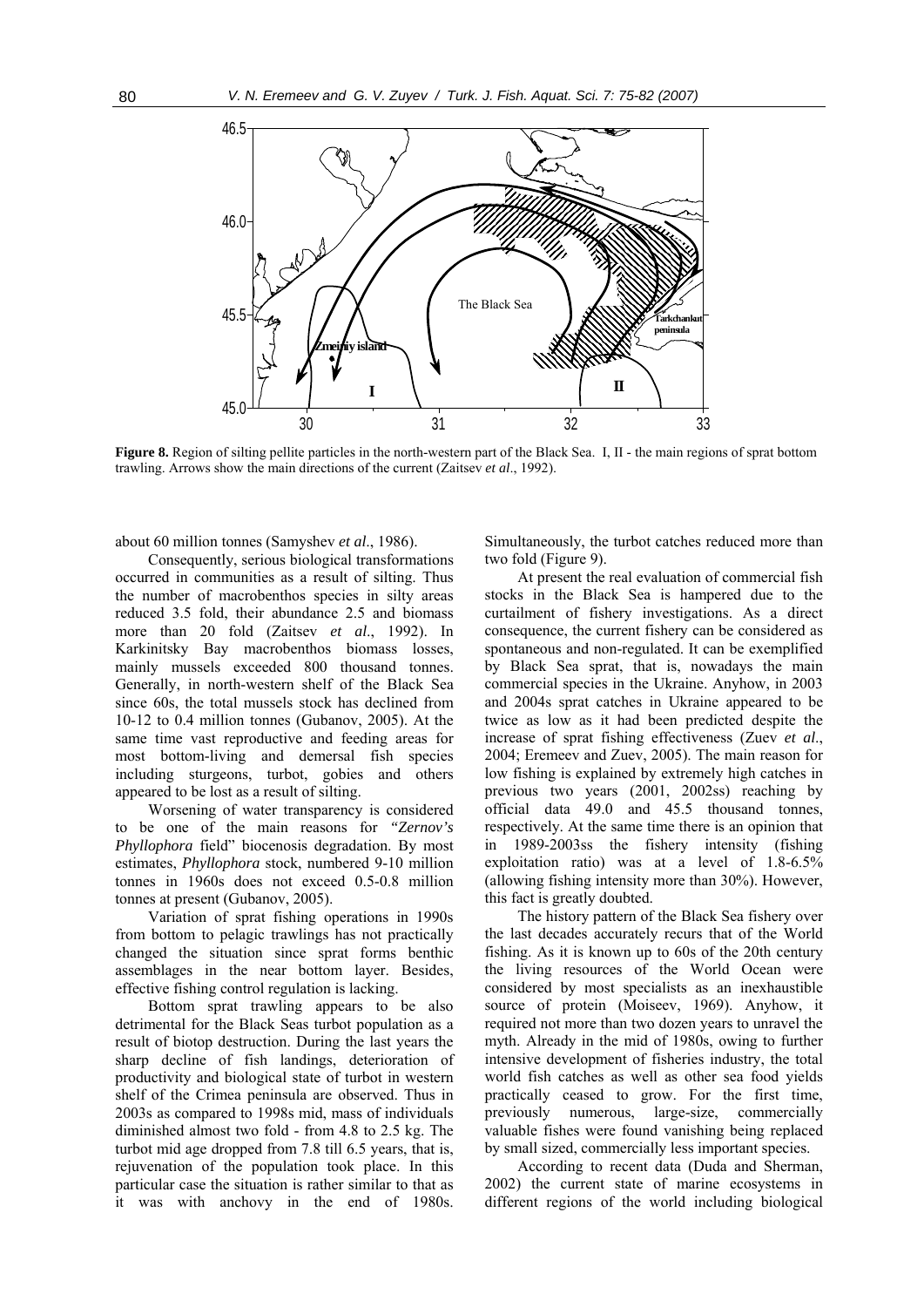

**Figure 9.** Sex ratio in turbot spawning population and the turbot relative catch near the south-western coast of the Crimea in 1998 - 2003ss (1 - Portion of females, 2 - Relative catch).

diversity and the levels of commercial productivity proved to be worse as it had been expected. The main reason is considered to be related to global over fishing. Revision of long-term world catches presented by FAO testifies a sharp decline of their volumes since  $1980s$  of the  $20<sup>th</sup>$  century. Just only due to the development of mariculture contributing almost 1/3 of fish landings, the total volume of World catches remains rather high.

To avoid the threat of foremost over catch and unpredictable transformations for the Black Sea ecosystem, large-scale monitoring on the environmental condition, dynamics numbers and biological state of the main commercial fish species should be renewed using regular trawler, ichthyoplankton, hydrological and hydroacoustical surveys.

### **Conclusions**

− Intensive Black Sea fishery in the 1970 - 1980s being one of the main and important spheres of economic activity for coastal countries involved substantial qualitative and quantitative alterations in the ecosystem.

− Initially, these changes affected ichthyophauna taxonomic diversity and its structure. From the mid of 1960s a gradual reduction of species composition among the representatives of large-size, food valuable fishes such as turbot, bluefish, mackerel, Atlantic bonito, sturgeons and shed has occurred. They are replaced by numerous small anchovy, sprat, whiting, horse mackerel and others.

− Since the end of 1970s variations in ichthyophauna taxonomic diversity have accompanied by gradual decrease of total fish biomass (stock). Finally, it led to four-fold reduction of the Black Sea landings in 1991s.

In its turn, the reduction of total fish biomass in the Black Sea in the end of 1980s more than one and a half as compared to its maximum value in 1979s led to a partial emptiness of the occupied ecological niche that according to the general rule «*natura abhoret vacuum*» was occupied by invader planktophagous *Mnemiopsis leidy.* 

− Chaotic exploitation of living resources determines the urgent need to develop the general concept of the international regulation and environmental control as an important condition of their current protection and rational use. It implies coordination of scientific investigations and exchange of the information obtained, regulation of fishery as well as any types of nature conservation.

#### **References**

- Arkhipov, A.G., Kirnosova, I.P. and Serobaba, I.I. 1995. Long-term monitoring of fish resources of the Black Sea. Researches of the shelf zone of the Black and Azov Seas basin. Proceedings of MGI NAS of the Ukraine, Sevastopol: 125 - 131 (in Russian).
- Bilio, M. and Niermann, U. 2004. Is the comb jelly really to blame for it all? *Mnemiopsis leidyi* and ecological concerns about the Caspian Sea. Mar. Ecol. Progr. Ser., 269: 173-183.
- Caddy, S.F. 1993. Towards a comparative evaluation of human impacts on fishery ecosystems of enclosed and semi-enclosed seas. Reviews in Fisheries Science,  $1(1)$ : 57-95.
- Danilevsky, N.N., Ivanov, L.S., Kautish, I. and Verioti-Marinesku, F. 1979. Commercial resources. biological productivity of the Black Sea. In: V.N. Greze (Eds.), Naukova Dumka, Kiev, 392 pp. (in Russian).
- Duda, A.M. and Sherman, K. 2002 A new imperative for improving management of Large Marine Ecosystems. IOC-IUCN-NOAA Consultative Meeting on Large Marine Ecosystems (LMEs). Fifth Session. UNESCO. Annex III.: 32 pp.